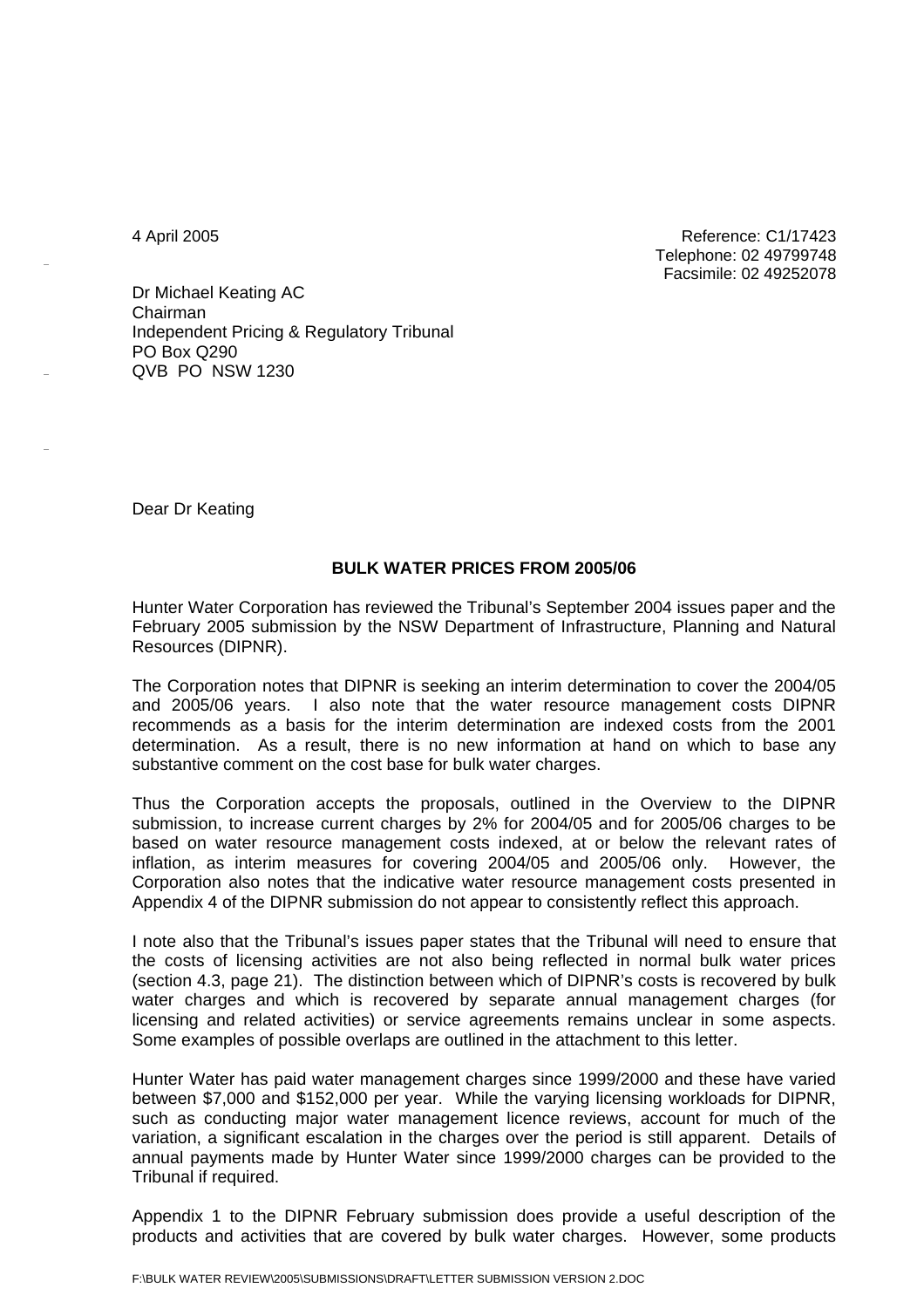and activities listed in that appendix also appear to be charged by other mechanisms or the annual management charge.

Two areas of possible cost recovery overlap between water management charges and bulk water charges are DIPNR bulk water products PA100 "Surface Water Quantity Data Collection and Archiving" and products PB230 and PB430 relating to licence surveillance and compliance checking. Appendix 1 to the DIPNR submission indicates these products are paid for through bulk water charges.

However, as discussed in the attachment to this letter, some of the costs of these services are being charged to Hunter Water via the annual water amendment charge and/or separate service agreements.

If the Tribunal's Secretariat require further information on these matters, Hunter Water's contact on this submission is Andrew Amos, telephone 49799581.

Yours sincerely

KEVIN YOUNG Managing Director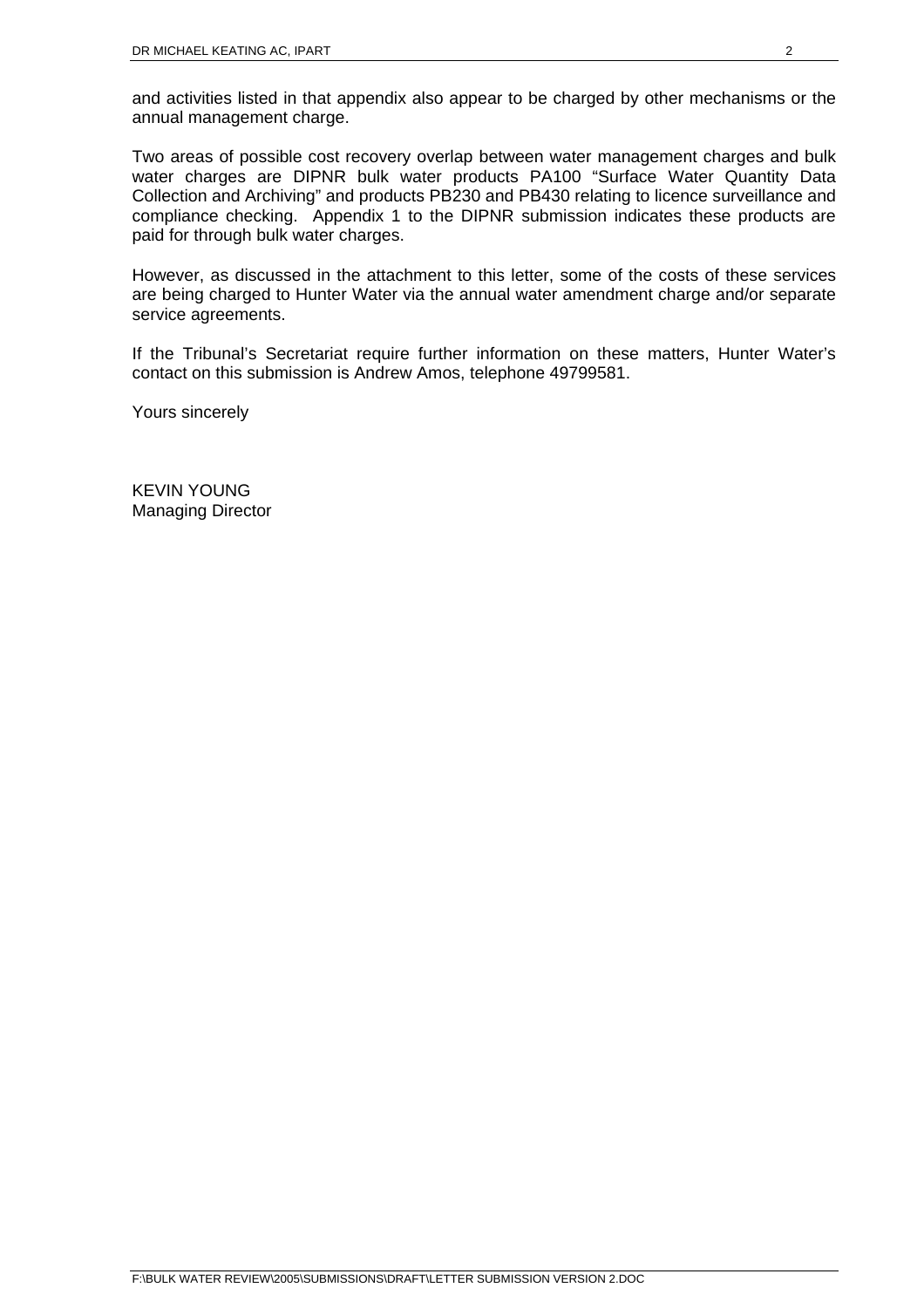## **Hunter Water Corporation Submission to Review of Bulk Water Prices**

Hunter Water Corporation has reviewed the Tribunal's September 2004 issues paper and the February 2005 submission by the NSW Department of Infrastructure, Planning and Natural Resources (DIPNR).

## **Interim Determination**

The Corporation notes that DIPNR is seeking an interim determination to cover the 2004/05 and 2005/06 years. I also note that the water resource management costs DIPNR recommends as a basis for the interim determination are indexed costs from the 2001 determination. As a result, there is no new information at hand on which to base any substantive comment on the cost base for bulk water charges. Thus the Corporation accepts the proposals, outlined in the Overview to the DIPNR submission, to increase current charges by 2% for 2004/05 and for 2005/06 charges to be based on water resource management costs indexed, at or below the relevant rates of inflation, as interim measures for covering 2004/05 and 2005/06 only. However, the Corporation also notes that the indicative water resource management costs presented in Appendix 4 of the DIPNR submission do not appear to consistently reflect this approach.

## **Costs of Licensing Activities**

Hunter Water also notes that the Tribunal's issues paper states that the Tribunal will need to ensure that the costs of licensing activities are not also being reflected in normal bulk water prices (section 4.3, page 21). The distinction between which of DIPNR's costs is recovered by bulk water charges and which is recovered by separate annual management charges (for licensing and related activities) or service agreements remains unclear in some aspects. Some examples of possible overlaps are outlined in the attachment to this letter.

Hunter Water has paid water management charges since 1999/2000 and these have varied between \$7,000 and \$152,000 per year. While the varying licensing workloads for DIPNR, such as conducting major water management licence reviews, account for much of the variation, a significant escalation in the charges over the period is still apparent. Details of annual payments made by Hunter Water since 1999/2000 charges can be provided to the Tribunal if required.

Appendix 1 to the DIPNR February submission does provide a useful description of the products and activities that are covered by bulk water charges. However, some products and activities listed in that appendix also appear to be charged by other mechanisms or the annual management charge.

Section 194 of the Water Act 1912 provided guidance to the coverage of water management charges. However, this section of the Act predates IPART's setting of bulk water charges applicable to Hunter Water and some of the items listed in the Act are now covered by bulk water charges. These items, therefore, should no longer be included in the water management charge.

For example, "monitoring of extractions" is listed in s194 for coverage by water management charges but, on the basis of the information in Appendix 1 to the DIPNR submission, it would seem that the costs of this function are now covered by bulk water charges (see subproducts PC230, PC250, PB230 and PB430 in Appendix 1). All these subproducts could be classed as part of the extraction monitoring function. In this context, the listing of the coverage of a "water management charge" in the Act and the subsequent coverage of some of those items by bulk water charges may give rise to some confusion about how the costs should be charged and hence overlaps in charging. There appears to be no similar provision to s194 in